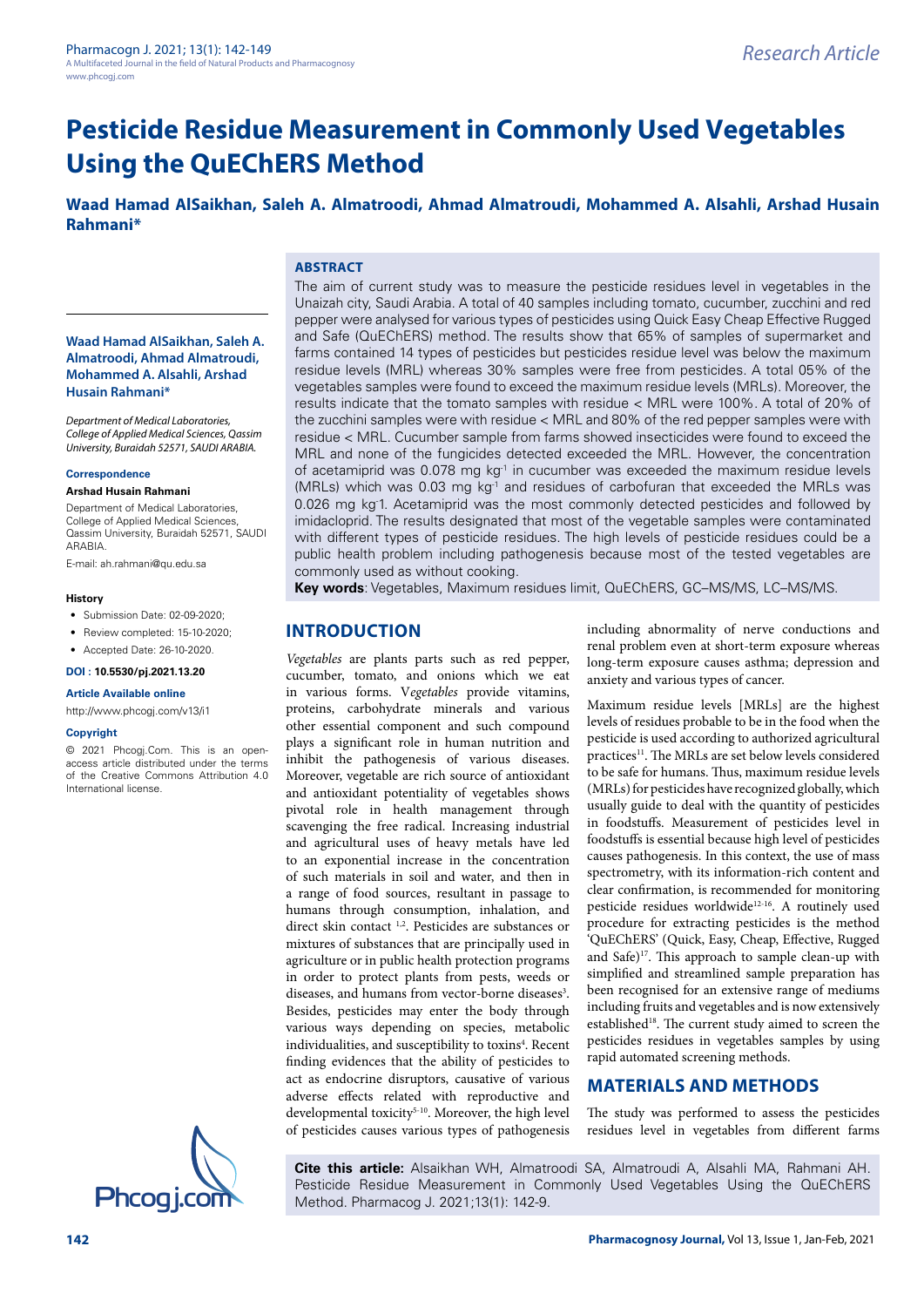and supermarket and it was compared it with the Maximum Residues Level of pesticide according to European Union Pesticides Database. Pesticides level of was measured using Gas chromatography and Liquid chromatography- Mass spectrometry system at Experiment in Food and Environment Laboratory in Unaizah city, Saudi Arabia.

## Study sample

This study was conducted on vegetables samples from different farms and supermarket in Unaizah city. Sample size was 40 vegetables samples obtained from different supermarkets (n=20) and farms (n=20) [Figure 1]. The samples included four types of vegetables such as tomato, zucchini, red pepper and cucumber and sampling was performed as per the general principles and methods of the European Commission (EC) directive 2002/63/EC<sup>19</sup> for establishing MRLs in food commodities.

#### Data collection

The samples were collected in sterile plastic bag labelled with date, location, name of collector and observation was made. Before collection of the samples, gloves and other precautionary measure were taken to avoid the possible contamination of the sample. Samples analysis was conducted in Food and Environment Laboratory in Unaizah, Saudi Arabia by using liquid chromatography-tandem mass spectrometry (LC-MS/MS) and gas chromatography-mass Spectrometry (GC-MS). The extraction and clean-up method was used based on QuEChERS (quick easy cheap effective rugged and safe) sample preparation method for pesticides<sup>17</sup> and little modification of previously discussed methods<sup>20</sup>.

An aliquot of homogenized sample (18 g) was placed in a tube, and then acetonitrile (17 ml) was added to the sample. Then such mixture



**Figure 1:** Samples obtained from supermarket and farms.

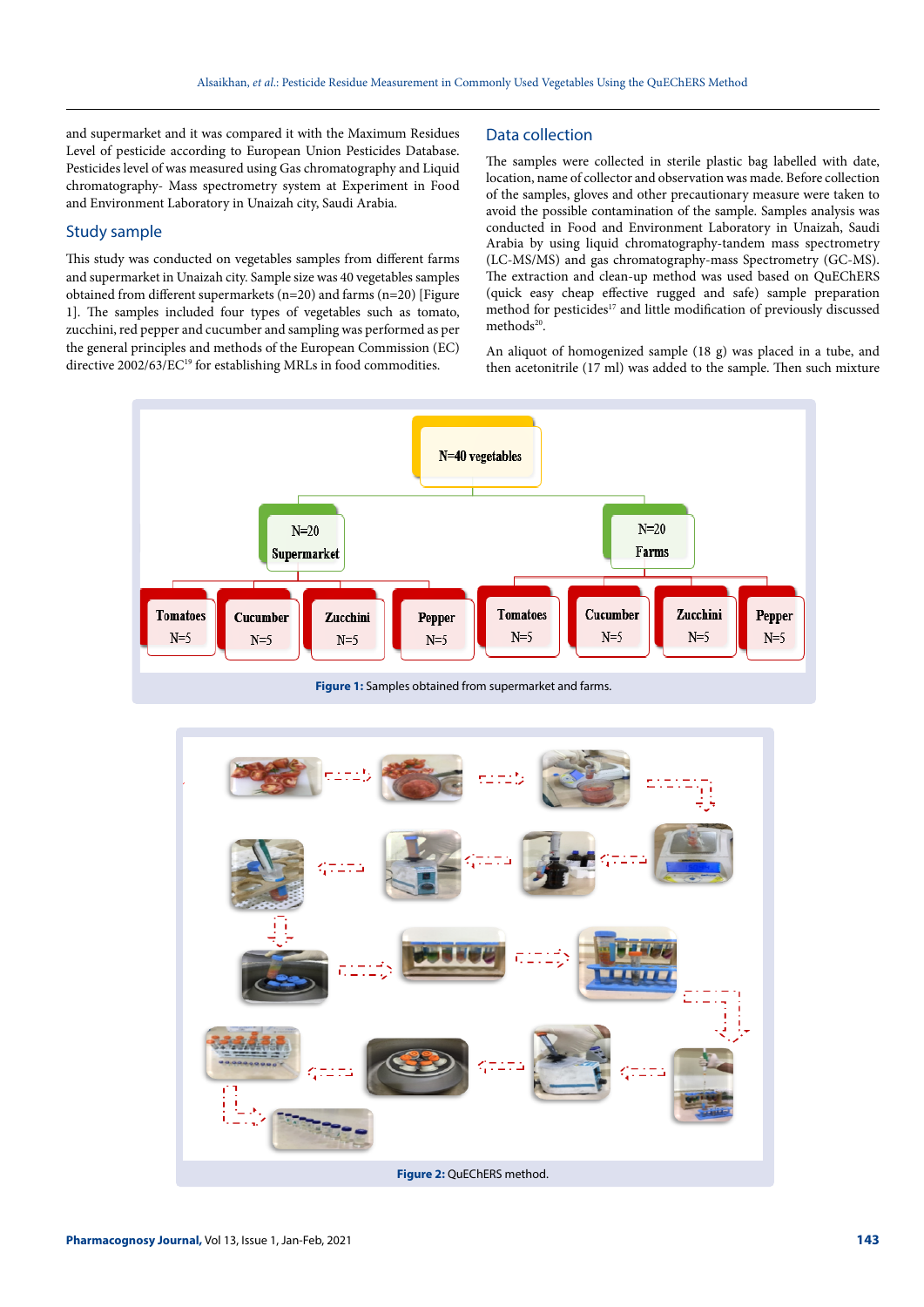was properly shaken for 1-1.5 minutes and vortex was done for onetwo minute and then magnesium sulfate and sodium acetate were added to the samples. Moreover, sample was then centrifuged, and the supernatant was removed to clean-up the sample. The clean-up of the samples was performed through transferring the supernatant into another fresh tube containing primary and secondary amine and (1200 mg) magnesium sulfate. After agitation and centrifugation, the extract (1–1.5 ml) was used for liquid chromatography-tandem mass spectrometry (LC-MS/MS) analysis and gas chromatography-mass spectrometry (GC-MS/MS) analysis.

# Liquid chromatography–mass spectrometry (LC-MS/ MS) and Gas chromatography–mass spectrometry (GC-MS/MS):

The sample was kept on the rack of the machine (LC-MS/MS) and (GC-MS/MS). The chromatography, the automatic needle was injected only 5-10 um from the sample. Between sample and another sample there is a strong liquid detergent used to prevent the all possible contamination. After that, the sample was transported to the mass spectroscopy for identification of various types of pesticides. Every pesticide has such a fingerprint for identification. The pesticides showed as peaks on the system and each pesticide have distinct peak. The mechanism work with MRM Multi-Reaction Monitoring and the after showing the peak, the calculation was conduct based on the standard curve. And then compared the result to the standard curve is it high or low. Then concentration of pesticides was ready to compare with MRLs of European Union Pesticides Database.

## Statistical analysis

The data entered in Microsoft Excel software and analysed using descriptive analysis. All results presented in detail by using tables and graphs.

## Ethical Statement

Ethical approval for this study was obtained from College of Applied Medical Sciences, Qassim University and Departmental Research Review Committee. Permission was taken from Unaizah Municipality to process the samples in the Food and Environment Laboratory.

# **RESULTS**

Vegetable samples without pesticide residue and with residue below the Maximum residue limits (MRL) and above the (MRL) was compared to the European Union Standards. The results show that the tomato samples with residue < MRL were 100%. 20% of the pepper samples were without residue and 80% were with residue < MRL. The cucumber samples without residue were 20%, with residue < MRL were 60% and with residue > MRL were 20%. A total of 80% of the zucchini samples were without residue and 20% were with residue < MRL [Table 1]. Cucumber sample showed detected insecticides were found to exceed the MRL and none of the fungicides detected exceeded the MRL. However, the concentration of acetamiprid was 0.078 mg kg<sup>-1</sup> detected on cucumber sample was exceeded the MRLs which was 0.03 mg kg-1 and residues of carbofuran that exceeded the MRLs were also found in one sample of cucumber and its concentration was 0.026 mg kg-1.

## Evaluation of pesticide residue in tomatoes

All tomato samples of supermarket were tested and it was found that all samples were having pesticides residue but the pesticides residue detected were below the MRL [Table 1]. Various types of pesticides were present in supermarket tomato. According to the detected pesticides, there are a wide range pesticides present in the tomato obtained from supermarket and farms including imidacloprid, acetamiprid, azoxystrobien, metalaxyland tolclofos, fenhexamid, panconazole and carbendazium [ Tables 2 and 3].

|  |  |  | Table 1: Vegetable samples without pesticide residue and with residue <mrl and="">MRL.</mrl> |
|--|--|--|----------------------------------------------------------------------------------------------|
|  |  |  |                                                                                              |

| <b>Vegetables</b> | No. of samples | <b>Without residue</b> | With residue < MRL | With residue > MRL |
|-------------------|----------------|------------------------|--------------------|--------------------|
| Tomato            | 10             |                        | $10(100\%)$        |                    |
| Cucumber          | 10             | 2(20%)                 | $6(60\%)$          | 2(20%)             |
| Zucchini          | 10             | $8(80\%)$              | 2(20%)             | $\mathbf{0}$       |
| Pepper            | 10             | 2(20%)                 | $8(80\%)$          | $\Omega$           |
| Total             | 40             | 12 (30%)               | 26(65%)            | 2(5%)              |

| Table 2: Various types of multi-residual pesticides in tomato samples of supermarket. |  |  |
|---------------------------------------------------------------------------------------|--|--|
|---------------------------------------------------------------------------------------|--|--|

| Sample type | <b>Sample</b>  | <b>Observed pesticides</b> | Conc. (ppm) | Mrls (eu)    |
|-------------|----------------|----------------------------|-------------|--------------|
|             |                | Panconazole                | 0.064       | 0.1          |
|             | $\mathbf{1}$   | Imidacloprid               | 0.137       | 0.5          |
|             |                | Acetamiprid                | 0.031       | 0.5          |
|             |                | Tolclofos-methyl           | 0.015       | $\mathbf{1}$ |
|             |                | Imidacloprid               | 0.214       | 0.5          |
|             | $\overline{2}$ | Acetamiprid                | 0.165       | 0.5          |
|             |                | Fenhexamid                 | 0.021       | $\sqrt{2}$   |
| Tomato      | $\overline{3}$ | Imidacloprid               | 0.181       | 0.5          |
|             |                | Acetamiprid                | 0.033       | 0.5          |
|             |                | Imidacloprid               | 0.008       | 0.5          |
|             | $\overline{4}$ | Acetamiprid                | 0.0682      | 0.5          |
|             |                | Metalaxyl                  | 0.017       | 0.2          |
|             |                | Imidacloprid               | 0.062       | 0.5          |
|             | 5              | Acetamiprid                | 0.041       | 0.5          |
|             |                | Azoxystrobien              | 0.0358      | 3            |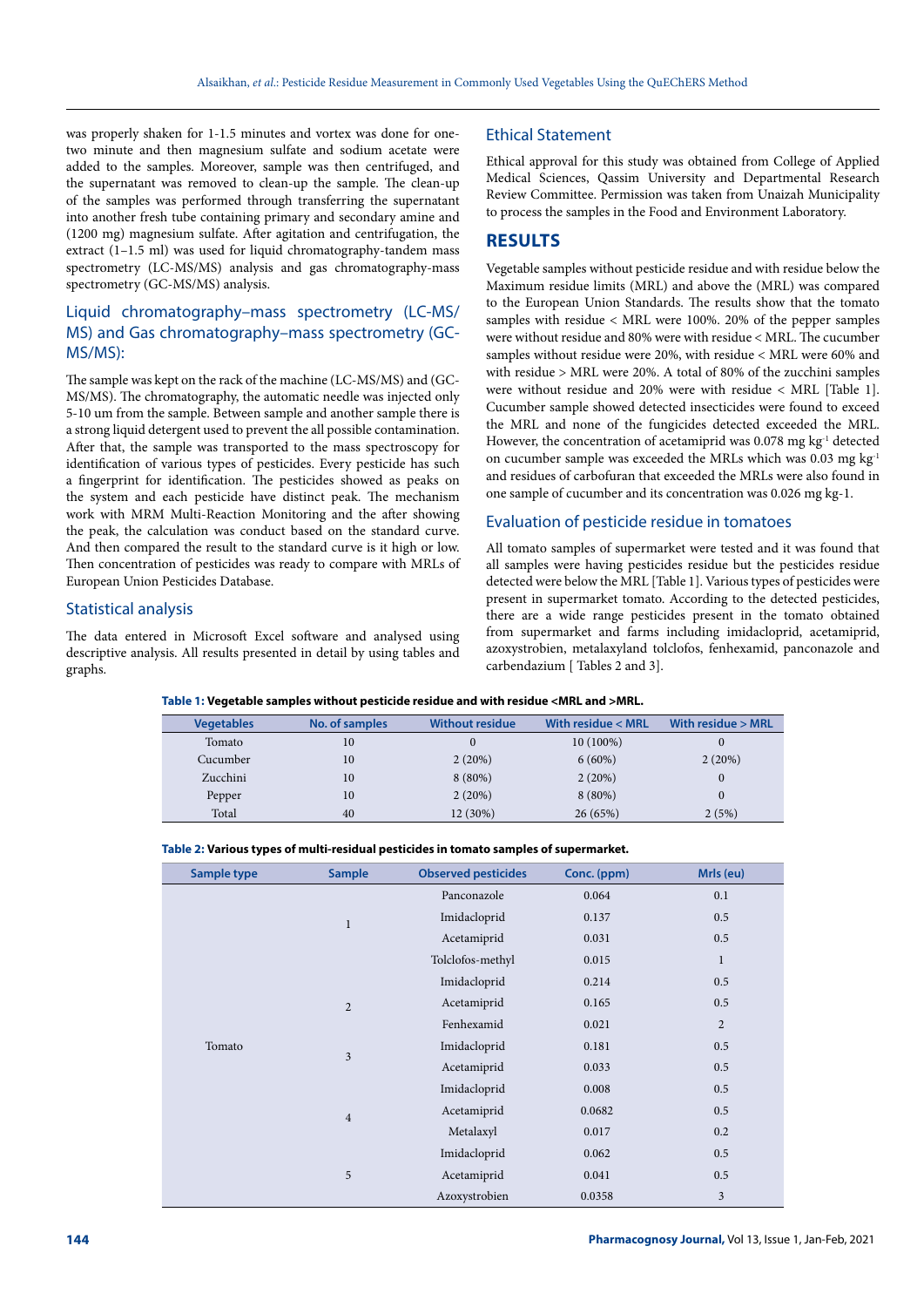#### Evaluation of pesticide residue in cucumber

In this study, the concentrations of 8 different pesticides were determined in 5 cucumbers each from supermarket and farms. Of the detected pesticides, these were kresoxim-methyl, acetamiprid, metalaxyl, bifenthrin, burpufezine, acetamiprid and fenhexamid. All detected pesticides from supermarket was below MRL. None of pesticides was found above MRL [Table 4].

Cucumber sample shows that 2 (20%) of the detected insecticides were found to exceed the MRL and none of the fungicides detected exceeded the MRL. Moreover, 2 out of 5 of cucumber samples tested from farms contains pesticides residue including carbofuran and acetamiprid above the MRLs [Table5]. Only one sample was not detected any pesticide. 2 out of 5 samples showed pesticides residue below the MRLs. However, the concentration of acetamiprid was  $0.078$  mg kg<sup>-1</sup> detected on cucumber sample was exceeded the MRLs which was  $0.03$  mg kg<sup>-1</sup>. Additionally, residues of carbofuran that exceeded the MRLs were also found in one sample of cucumber and its concentration was 0.026 mg kg-1 as compared to MRL which was 0.002 mg kg-1.

# Evaluation by pesticide residue in zucchini

The concentrations of different pesticides were determined in zucchini of super market and farms samples. A total 4 out of 5 of zucchini samples of supermarket sample was tested and only one sample was detected with pesticide residue and it was below the MRL [Table 6]. In the farm sample, only one sample contains pesticides such as imidacloprid but it was below the MRL [Table 7].

## Evaluation by pesticide residue in pepper

A total of 4 out of 5 pepper samples tested from supermarket were showing pesticides residue. Only one sample was not detected of any type of pesticide. The entire observed pesticides residue was below the MRLs. The detected pesticides were imidacloprid, diazinon, metalaxyl, acetamiprid and azoxystrobien [Table 8].

All five samples of pepper from farms were processed for measurement of pesticides. A total of 4 samples showed pesticide and only one sample did not show any pesticide. All the pesticides residue detected were below the MRLs [Table 9].

# The level of pesticide residues

The level of pesticide residues in 40 vegetables was determined. Pesticide residues were detected in 26 out of 40 samples (65%) but below the MRLs. A total of 2 out of 40 samples (5%) were above the MRLs. Moreover, total 12 out of 40 samples (30%) were free from any pesticide residues as compared to the European Union Standards. In

#### **Table 3: Multi-residual pesticides in tomato samples from farms.**

| <b>Sample Type</b> | <b>Sample</b>  | <b>Observed Pesticides</b> | Conc. (ppm) | <b>MRLs (EU)</b> |
|--------------------|----------------|----------------------------|-------------|------------------|
|                    |                | Acetamiprid                | 0.039       | 0.5              |
|                    | $\mathbf{1}$   | Imidacloprid               | 0.062       | 0.5              |
|                    |                | Metalaxyl                  | 0.017       | 0.2              |
|                    | $\overline{2}$ | Acetamiprid                | 0.104       | 0.5              |
|                    | 3              | Acetamiprid                | 0.094       | 0.5              |
| Tomato             |                | Imidacloprid               | 0.03        | 0.5              |
|                    |                | Carbendazium               | 0.02        | 0.3              |
|                    |                | Acetamiprid                | 0.072       | 0.5              |
|                    |                | Imidacloprid               | 0.183       | 0.5              |
|                    | $\overline{4}$ | Fenhexamid                 | 0.058       | 0.2              |
|                    |                | Imidacloprid               | 0.312       | 0.5              |
|                    | 5              | Acetamiprid                | 0.0208      | 0.5              |

#### **Table 4: Results of the detection of multi-residual pesticides in Cucumber samples from supermarket.**

| <b>Sample Type</b> | <b>Sample</b>  | <b>Observed Pesticides</b> | Conc. (ppm) | <b>MRLs (EU)</b> |
|--------------------|----------------|----------------------------|-------------|------------------|
|                    | $\mathbf{I}$   | N <sub>D</sub>             |             |                  |
|                    | $\overline{2}$ | Kresoxim-methyl            | 0.01        | 0.05             |
|                    | 3              | Acetamiprid                | 0.029       | 0.3              |
| Cucumber           | $\overline{4}$ | Metalaxyl                  | 0.086       | 0.5              |
|                    |                | Bifenthrin                 | 0.01        | 0.01             |
|                    |                | Burpufezine                | 0.131       | $\mathbf{1}$     |
|                    | 5              | Acetamiprid                | 0.104       | 0.3              |
|                    |                | Metalaxyl                  | 0.028       | 0.5              |

#### **Table 5: Results of the detection of multi-residual pesticides in Cucumber samples from Farm.**

| <b>Sample Type</b> | <b>Sample</b>  | <b>Observed Pesticides</b> | Conc. (ppm) | <b>MRLs (EU)</b> |
|--------------------|----------------|----------------------------|-------------|------------------|
|                    |                | Acetamiprid                | 0.018       | 0.3              |
|                    |                | Metalaxyl                  | 0.009       | 0.5              |
| Cucumber           | $\overline{c}$ | Not detected               |             |                  |
|                    | 3              | Fenhexamid                 | 0.0406      |                  |
|                    | 4              | Carbofuran                 | 0.026       | 0.002            |
|                    | 5              | Acetamiprid                | 0.078       | 0.03             |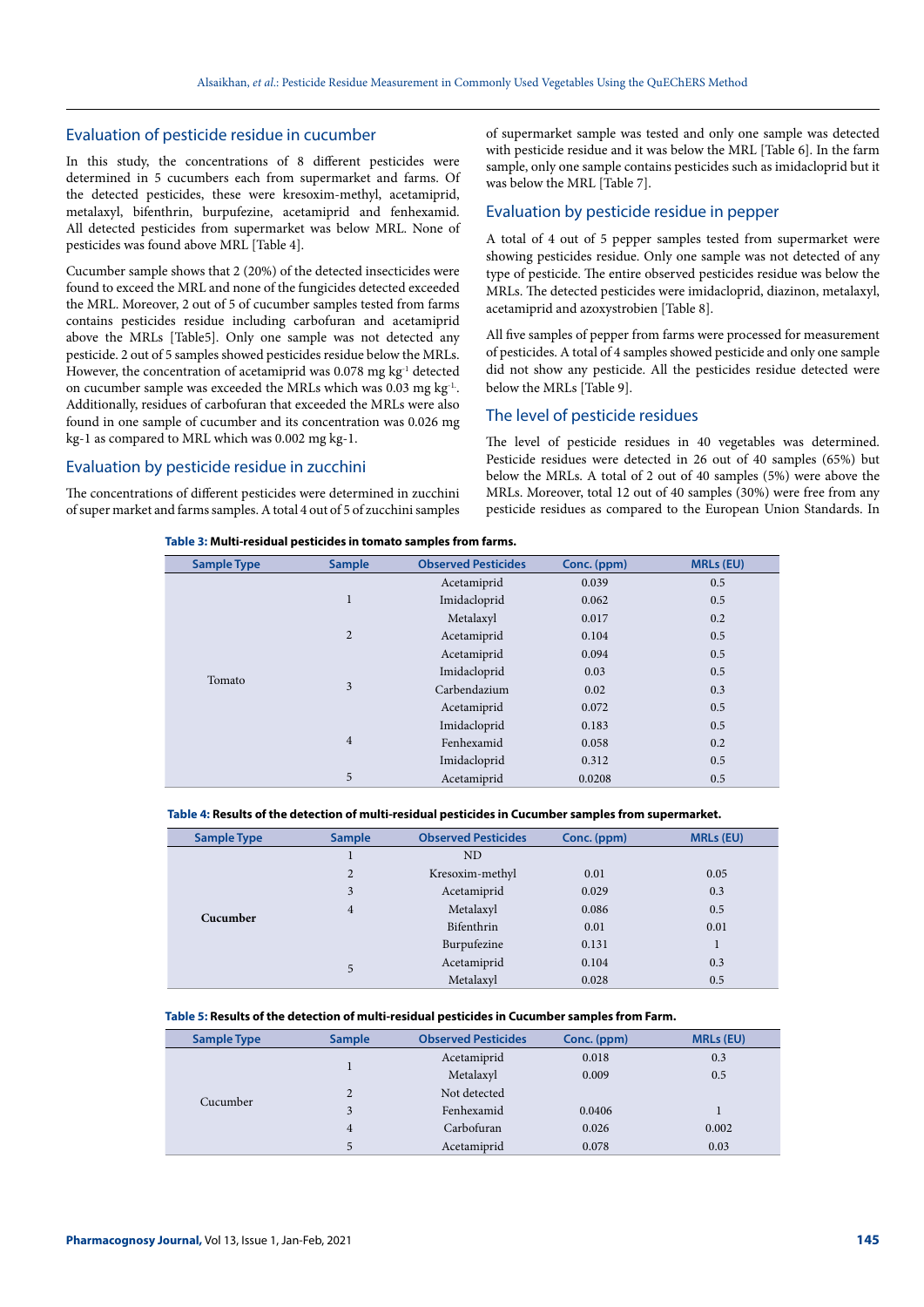| <b>Sample Type</b> | <b>Sample</b> | <b>Observed Pesticides</b> | Conc. (ppm) | <b>MRLs (EU)</b> |
|--------------------|---------------|----------------------------|-------------|------------------|
|                    |               | <b>ND</b>                  |             |                  |
|                    |               | ND                         |             |                  |
| Zucchini           |               | <b>ND</b>                  |             |                  |
|                    | 4             | Azoxystrobien              | 0.289       |                  |
|                    |               | ND                         |             |                  |

**Table 6: Results of the detection of multi-residual pesticides in Zucchini samples from Supermarket.**

**Table 7: Results of the detection of multi-residual pesticides in Zucchini samples from farms.**

| <b>Sample Type</b> | <b>Sample</b> | <b>Observed Pesticides</b> | Conc. (ppm) | <b>MRLs (EU)</b> |
|--------------------|---------------|----------------------------|-------------|------------------|
|                    |               | N <sub>D</sub>             |             |                  |
|                    | 2             | ND                         |             |                  |
| Zucchini           |               | N <sub>D</sub>             |             |                  |
|                    | 4             | N <sub>D</sub>             |             |                  |
|                    | 5             | Imidacloprid               | 0.461       |                  |

**Table 8: Results of the detection of multi-residual pesticides in Pepper samples from Supermarket.**

| <b>Sample Type</b> | <b>Sample</b>       | <b>Observed Pesticides</b> | Conc. (ppm) | <b>MRLs (EU)</b> |
|--------------------|---------------------|----------------------------|-------------|------------------|
|                    | ш                   | Imidacloprid               | 0.182       |                  |
|                    | $\overline{2}$      | Diazinon                   | 0.029       | 0.05             |
|                    | 3                   | <b>ND</b>                  |             |                  |
|                    | $\overline{4}$<br>5 | Imidacloprid               | 0.021       | $\mathbf{1}$     |
|                    |                     | Acetamiprid                | 0.009       | 0.3              |
| Pepper             |                     | Metalaxyl                  | 0.048       | 0.5              |
|                    |                     | Diazinon                   | 0.021       | 0.05             |
|                    |                     | Imidacloprid               | 0.185       | 1                |
|                    |                     | Acetamiprid                | 0.128       | 0.3              |
|                    |                     | Azoxystrobien              | 0.147       | 0.3              |

| Table 9: Results of the detection of multi-residual pesticides in Pepper samples from Farms. |  |  |
|----------------------------------------------------------------------------------------------|--|--|
|----------------------------------------------------------------------------------------------|--|--|

| <b>Sample Type</b> | Code           | <b>Observed Pesticides</b> | Conc. (ppm) | <b>MRLs (EU)</b> |
|--------------------|----------------|----------------------------|-------------|------------------|
|                    | A <sub>4</sub> | Carbendazium               | 0.062       |                  |
|                    | B <sub>4</sub> | Acetamiprid                | 0.068       | 0.3              |
|                    | C <sub>4</sub> | Acetamiprid                | 0.099       | 0.3              |
| Pepper             | D <sub>4</sub> | Imidacloprid               | 0.089       |                  |
|                    |                | Acetamiprid                | 0.147       | 0.3              |
|                    | E <sub>4</sub> | <b>ND</b>                  |             |                  |

all analyzed samples, 14 different pesticides were detected. Acetamiprid was the most commonly detected pesticides and it was 18 out of 40 samples followed by imidacloprid which was detected on 14 out of 40 samples. A single residue was detected in 32.5% of the samples, and two, three, and four residues were detected in 15%, 15%, and 7.5% of the samples respectively.

# **DISCUSSION**

Pesticides are commonly applied in agriculture to increase the yield and pest control and food consumption is one of the most common routes of pesticide exposure in consumers $21-23$ . Many pesticides cause various types of pathogenesis such as acute toxicity, as well as sub lethal effects causing the endocrine disorders, sperm quality decline and reproductive development abnormalities<sup>24-27</sup>. Besides, pesticides may enter the body by various ways depending on species, metabolic peculiarities, as well as susceptibility to toxins<sup>28</sup> and causes various types of diseases.

Qassim province of Saudi Arabia is considered to be an important agricultural area due to its fertile soil. This study shows the evidences of the presence of pesticide residues in vegetables samples and it was revealed that pesticide residues above the maximum residue limits (MRL) were detected in 5% of the samples and 65% samples showed various types of pesticides, but level was below of Maximum Residual Limits compared to the European Union Standards. Similarly, Ramadan *et al*, 2011 reported that 68.7% samples were found to contain a detectable amount of pesticide residue and 20.9% contained pesticide residues whose concentration exceeded the MRLs<sup>29</sup>. In another study, it was also evidences that pesticides present in vegetables above the maximum residue levels<sup>30</sup> and various types of pesticides present in samples as multiple residues were present in 40% of the samples with two-four pesticides<sup>20</sup>.

According to the detected pesticides, there are a wide range of pesticides present including imidacloprid, acetamiprid, azoxystrobien, metalaxyland tolclofos, fenhexamid, panconazole and carbendazium. Of the pesticides, acetamiprid was the most detected one pesticides followed by imidacloprid. A study based on Majmaah province, Saudi Arabia reported multiple residues were detected in 27% of analysed samples and cypermethrin was the most detected residue<sup>31</sup>. This finding confirms previous study based on Kazakhstan that designated that tomato and cucumber samples contained pesticide residues in various samples<sup>32</sup>.

Eight different types of pesticides were determined in cucumbers samples of supermarket and farms. The detected pesticides were kresoxim-methyl, acetamiprid, metalaxyl, bifenthrin, burpufezine, acetamiprid and fenhexamid. Moreover, all detected pesticides from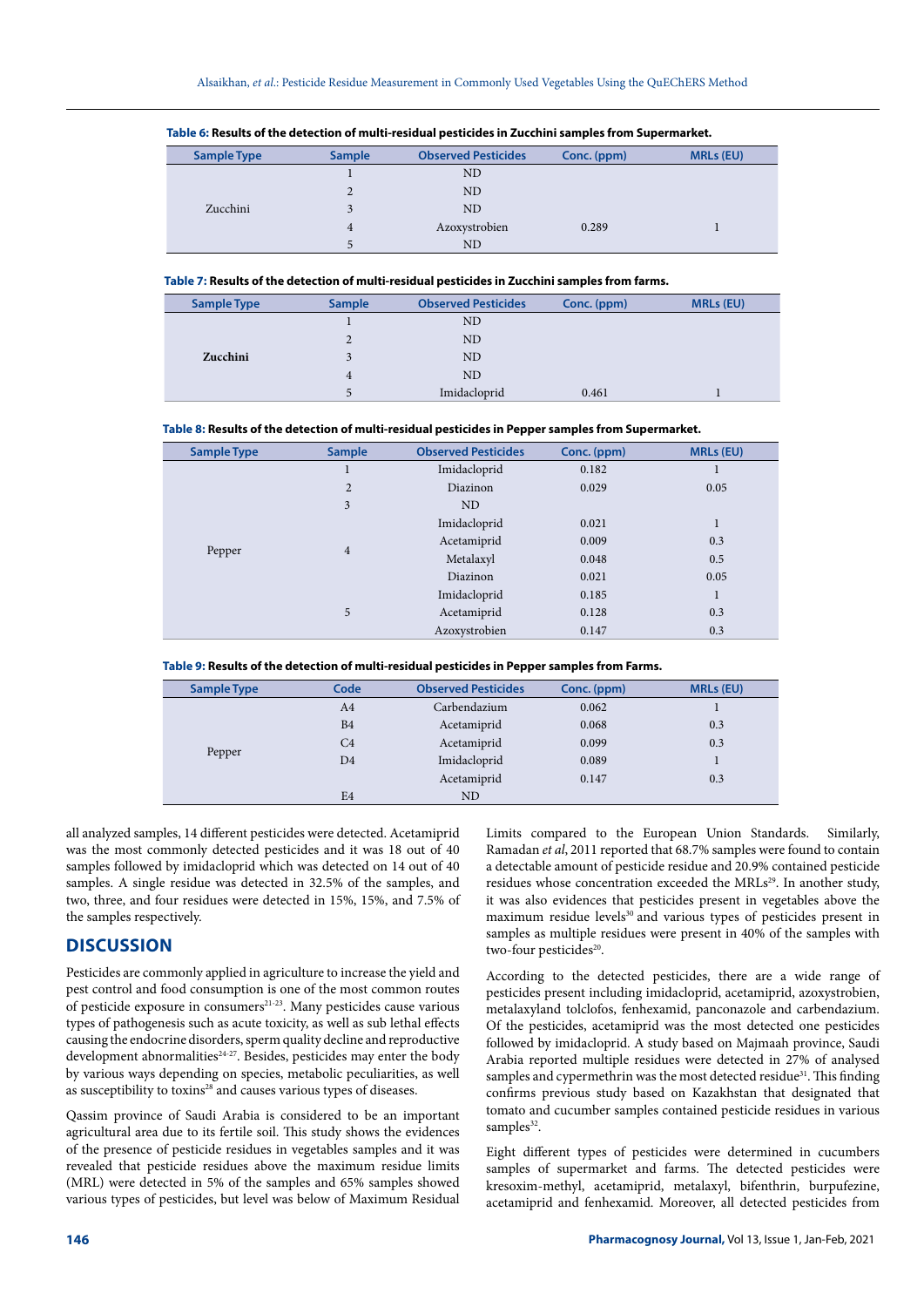supermarket was below MRL but cucumber sample from farms showed insecticides were found to exceed the MRL. However, the concentration of acetamiprid was 0.078 mg kg<sup>-1</sup> detected on cucumber sample was exceeded the MRLs which was 0.03 mg kg<sup>-1</sup> according to European Union Standards. Additionally, residues of carbofuran that exceeded the MRLs and its concentration was 0.026 mg kg-1 as compared to MRL which was 0.002 mg kg-1. A previous study reported that ethion and imidacloprid pesticides were high and the maximum residue levels (MRLs) of ethion and imidacloprid were more than that of codex standard level. Moreover, after one-day pesticide application, the levels of pesticides were decreased but still were higher than the MRL23. Kuwait based study reported that imidaclropid, a systemic neonicotinoid insecticide used to control various pests of fruits and vegetables and is the most commonly detected pesticides<sup>33</sup>.

In current study, it was found that 4 out of 5 of pepper samples tested from supermarket were showing pesticides residue. The entire observed pesticides residue was below the MRLs and the detected pesticides were imidacloprid, diazinon, metalaxyl, acetamiprid and azoxystrobien Moreover, total of 4 samples of farms showed pesticide and only one sample was not detected any pesticide and all the pesticides residue detected were below the MRL. Moreover, study result reported that 12.9% of green peppers contained at least one detectable residue, but the levels were below the EU legal limits<sup>34</sup>.

The current study finding established that 14 different pesticides were detected and detected pesticides residues were 8 fungicides (57.1%) and 6 insecticides (42.8%). Acetamiprid is one of the main detectable residues for vegetables and occurred on the concentration range of 0.009 - 0.147mg kg-1. Similarly, incidence of multiple residues was found in commodities. Of the tested commodities, 12.8% contained a single residue, 41.7% contained two residues, 10.4% contained three residues, and 3.79% contained four residues. The occurrence of multi-residue pesticide contamination in several commodities has also been described in previous studies<sup>35,36</sup>. Previous study evidences that different pesticides are used to protect the various types of crops against pests and diseases, mainly vegetable crops that are cultivated under greenhouse conditions<sup>37,38</sup>.

## **CONCLUSION**

The results of the study designated that majority of the tested vegetable samples were contaminated with different types pesticide residues, but level was below the Maximum Residual Limits. The results revealed that cucumber samples were contaminated with pesticide residues, with concentrations above the MRL. However, the concentration of acetamiprid and carbofuran was 0.078 mg kg-1 and 0.026 mg kg-1 which was exceeded the MRLs in cucumber samples. According to the results, the most detected pesticides among the tested vegetables were acetamiprid and its high-level causes various types of pathogenesis. The contamination levels of pesticide residues specially of farms could be a public health problem because most of the tested vegetables except zucchini are used without cooking. Continuous pesticide residue monitoring system is needed for vegetables especially those cultivated under farms conditions.

#### **REFERENCES**

- 1. Bradl H. Heavy Metals in the Environment: Origin, Interaction and Remediation. (Vol. 6). London: Academic Press (2002).
- 2. He ZL, Yang XE, Stoffella PJ. Trace elements in agroecosystems and impacts on the environment. J Trace Elem Med Biol. 2005;19(2-3):125-40.
- 3. Nicolopoulou-Stamati P, Maipas S, Kotampasi C, Stamatis P, Hens L. Chemical pesticides and human health: the urgent need for a new concept in agriculture. Front Public Health. (2016) 4:148.
- 4. Hodgson E. Metabolism of pesticides. In: Krieger R, editor. Hayes' handbook of pesticide toxicology. 3rd ed. New York: Academic Press; 2010. pp. 893-921
- 
- 5. Colborn T. A case for revisiting the safety of pesticides: a closer look at neurodevelopment. Environ Health Perspect. 2006;114:10-17.
- 6. Eriksson P, Talts U. Neonatal exposure to neurotoxic pesticides increases adult susceptibility: a review of current findings. Neurotoxicology. 2000;21:37-47.
- 7. Eskenazi B, Bradman A, Castorina R. Exposures of children to organophosphate pesticides and their potential adverse health effects. Environ Health .<br>Perspect. 1999;107(Suppl 3):409-19.
- 8. Eskenazi B, Rosas LG, Marks AR, Bradman A, Harley K, Holland N, Johnson C, Fenster L, Barr DB. Pesticide toxicity and the developing brain. Basic Clin Pharmacol Toxicol. 2008;102:228-36.
- 9. Liu B, Gao HM, Hong JS. Parkinson's disease and exposure to infectious agents and pesticides and the occurrence of brain injuries: role of neuroinflammation. Environ Health Perspect. 2003;111:1065-73.
- 10. Weiss B. Vulnerability to pesticide neurotoxicity is a lifetime issue. Neurotoxicology. 2000;21:67-73.
- EFSA (2010). 2008 Annual report on pesticide residues according to article 32 of regulation(EC) No 396/2005. EFSA Journal. 8(6), 1646.
- 12. Pengyan L, Quingxue L, Yusong M, Jinwei L, Xuan J, Chin J. Analysis of pesticide multiresidues in rice by gas chromatography-mass spectrometry coupled with solid phase extraction. J. Chromatogr. A. 2006;24:228-38.
- 13. Libin L, Hashi Y, Yaping Q, Haixia Z, Jinming L. Rapid analysis of multiresidual pesticides in agricultural products by gas chromatography-mass spectrometry. J. Anal. Chem. 2006;34:783-6.
- 14. Nguyen TD, Lee B S, Lee BR, Lee DM, Lee GH. multiresidue method for the determination of 109 pesticides in rice using the quick easy cheap effective rugged and safe (QuEChERS) sample preparation method and gas chromatography/mass spectrometry with temperature control and vacuum concentration. Rapid Commun. Mass Spectrom. 2007;21:3115-22.
- 15. Liu LB, Hashi Y, Qin YP. Mass spectrometry for measuring multiresidual pesticides in agricultural products. J. Chromatogr. B. 2007;845:61-8.
- 16. Hajslova J, Zrostlikova J. Matrix effects in (ultra) trace analysis of pesticide residues in food and biotic matrices. J. Chromatogr. A. 2003;1000:181-97.
- 17. Anastassiades, M., Lehotay, S. J., Stajnbaher, D., and Schenck, F. J. (2003) Fast and easy multiresidue method employing acetonitrile extraction/partitioning and 'dispersive solid‐phase extraction' for the determination of pesticide residues in produce, J. AOAC Int. 86, 412-431.
- 18. M. Dušek, V. Jandovská, and J. Olšovská, "Analysis of multiresidue pesticides in dried hops by LC-MS/MS using QuEChERS extraction together with dSPE clean-up," Journal of the Institute of Brewing, vol. 124, no. 3, pp. 222-229, 2018.
- 19. European Commission. Establishing Community Methods of Sampling for the Official Control of Pesticide Residues in and on Products of Plant and Animal Origin and Repealing Directive. OJEU L 2002, 187, 30-43.
- 20. Jallow, M.F.; Awadh, D.G.; Albaho, M.S.; Devi, V.Y.; Ahmad, N. Monitoring of pesticide residues in commonly used fruits and vegetables in Kuwait. Int. J. Environ. Res. Public Health 2017, 14, 833.
- Shokrzadeh M, Saberyan M, Saeedi Saravi S. (2008). Assessment of lead (Pb) and cadmium (Cd) in 10 samples of Iranian and foreign consumed tea leaves and dissolved beverages. Toxicol Environ Chem, 90(5):879-83.
- 22. Carvalho FP. (2006). Agriculture, pesticides, food security and food safety. Environ Sci Policy, 9( 7-8): 685-92.
- 23. Leili M, Pirmoghani A, Samadi MT, Shokoohi R, Roshanaei G, Poormohammadi A. Determination of pesticides residues in cucumbers grown in greenhouse and the effect of some procedures on their residues. Iran J Public Health. 2016;45:1481-90.
- 24. Pretali L, Bernardo L, Butterfield TS, Trevisan M, Lucini L. Botanical and biological pesticides elicit a similar induced systemic response in tomato (Solanum lycopersicum) secondary metabolism. Phytochemistry. 2016;130:56- 63.
- 25. Mahboob S, Niazi F, Alghanim K, Sultana S, Almisned F, Ahmed Z. Health risks associated with pesticide residues in water, sediments and the muscle tissues of Catla Catla at head Balloki on the river Ravi. Environ Monit Assess. 2015;187:81.
- 26. Cremonese C, Piccoli C, Pasqualotto F, Clapauch R, Koifman RJ, Koifman S, *et al*. Occupational exposure to pesticides, reproductive hormone levels and sperm quality in young Brazilian men. Reprod Toxicol. 2017;67:174-85.
- 27. Clara V, Nieto R, Rosa M, Nadia B, Victoria LL, Horacio R, *et al*. Pesticide chlorpyrifos acts as an endocrine disruptor in adult rats causing changes in mammary gland and hormonal balance. J Steroid Biochem Mol Biol. 2015;156:1-9.
- 28. Hodgson E. Metabolism of pesticides. In: Krieger R, editor. Hayes' handbook of pesticide toxicology. 3rd ed. New York: Academic Press; 2010. pp. 893-921.
- 29. Ramadan MFA, Abdel-Hamid MMA, Altorgoman MMF, *et al*. Evaluation of Pesticide Residues in Vegetables from the Asir Region, Saudi Arabia. Molecules. 2020;25(1):205.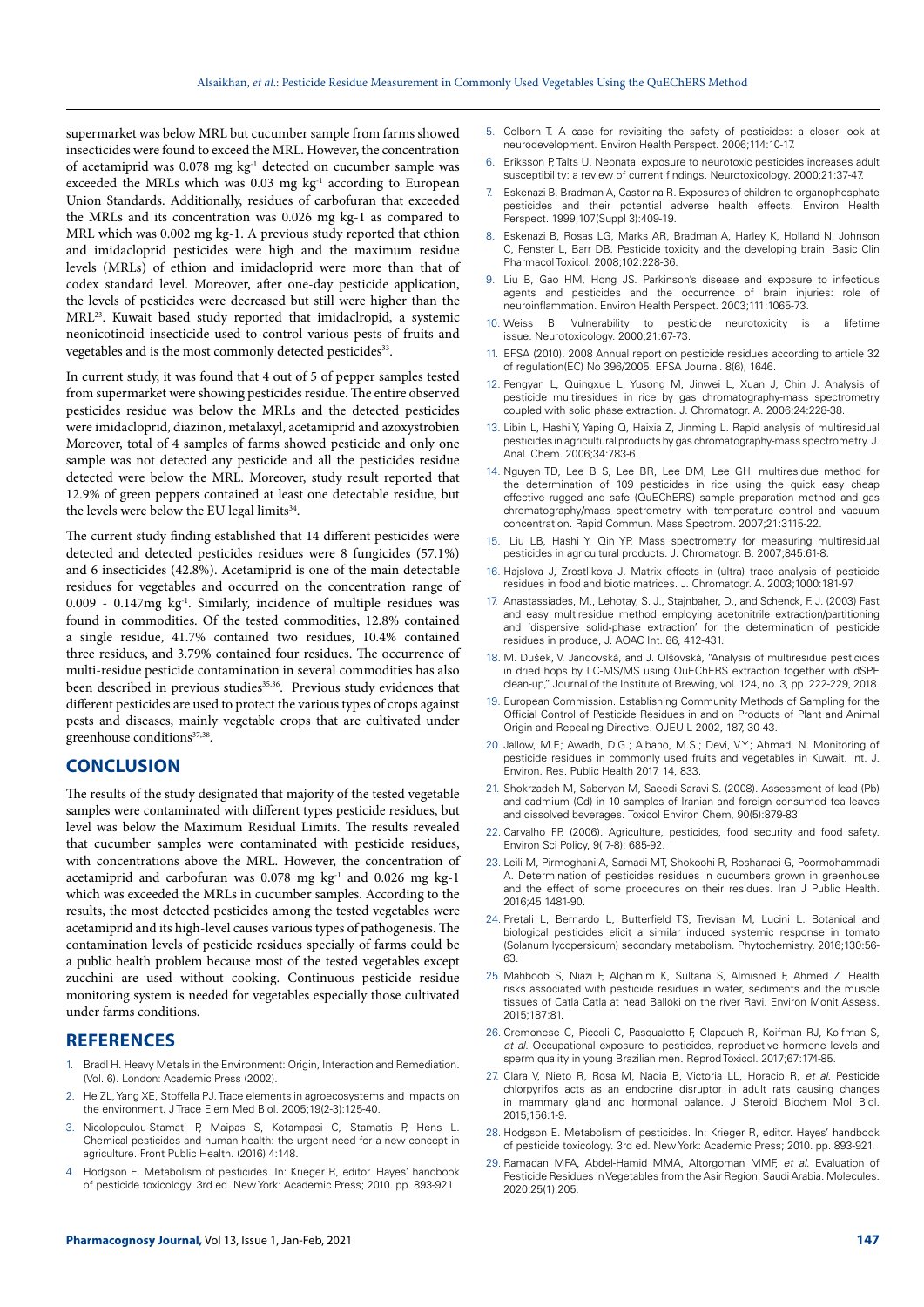- 30. Osman, K.A.; Al-Humaid, A.M.; Al-Rehiayani, S.M.; Al-Redhaiman, K.N. Monitoring of pesticide residues in vegetables marketed in Al-Qassim region, Saudi Arabia. Ecotoxicol. Environ. Saf. 2010;73:1433-9.
- 31. Abd-Elhaleem, Z.A. Pesticide residues in tomato and tomato products marketed in Majmaah province, KSA, and their impact on human health. Environ Sci Pollut Res 27, 8526-8534 (2020).
- 32. Lozowicka B, Abzeitova E, Sagitov A, Kaczynski P, Toleubayev K, Li A. (2015) Studies of pesticide residues in tomatoes and cucumbers from Kazakhstan and the associated health risks. Environmental Monitoring and Assessment. 187(10).
- 33. Mustapha F. A. Jallow, Dawood G. Awadh, Mohammed S. Albaho, Vimala Y. Deviand Nisar Ahmad. (2017). Monitoring of Pesticide Residues in Commonly Used Fruits and Vegetables in Kuwait. Int J Environ Res Public Health. 14(8):833.
- 34. Golge O, Hepsag F, Kabak B. Health risk assessment of selected pesticide residues in green pepper and cucumber. Food Chem Toxicol. 2018;121:51-64.
- 35. Allen, G.; Halsall, C.J.; Ukpebor, J.; Paul, N.D.; Ridall, G.; Jason, J.; Wargent, J.J. Increased occurrence of pesticide residues on crops grown in protected environments compared to crops grown in open field conditions. Chemosphere 2015, 119,1428-35.
- 36. Osman, K.A.; Al-Humaid, A.I.; Al-Rehiayani, S.M.; Al-Redhaiman, K.N. Estimated daily intake of pesticide residues exposure by vegetables grown in greenhouses in Al-Qassim region, Saudi Arabia. Food Control 2011, 22, 947- 953.
- 37. Paradjikovic, N.; Hrlec, G.; Horvat, D. Residues of vinclozolin and procymidone after treatment of greenhouse grown lettuce, tomato and cucumber. Acta Agric. Scand. Sect. B Soil Plant Sci. 2004, 54, 241-248.
- 38. Li, W.; Tai, L.; Liu, J.; Gai, Z.; Ding, G. Monitoring of pesticide residues levels in fresh vegetable form Heibei Province, North China. Environ. Monit. Assess. 2014, 186, 6341-6349.

# **GRAPHICAL ABSTRACT**



## **ABOUT AUTHORS**

**Waad H. AlSaikhan**: is a medical laboratory specialist graduated from the Department of Medical Laboratories, College of Applied Medical Sciences, Qassim University, Kingdom of Saudi Arabia. Her research areas are measurement of pesticides residue in vegetables/ fruits and medical laboratory science in general. She has presented research work based on pesticides in national conference.

**Saleh A. Almatroodi:** Is a researcher and an assistant professor in laboratory medicine at Qassim University. He is the Vice Dean of College of Applied Medical Science and the head of E-learning unit in College of Applied Medical Sciences, Qassim University, Kingdom of Saudi Arabia. His research interests include evaluation of the therapeutic potential of natural compounds in the management of diseases including cancer. He has published several meaningful research papers in international repute journal and has presented his papers in many national and international conferences.